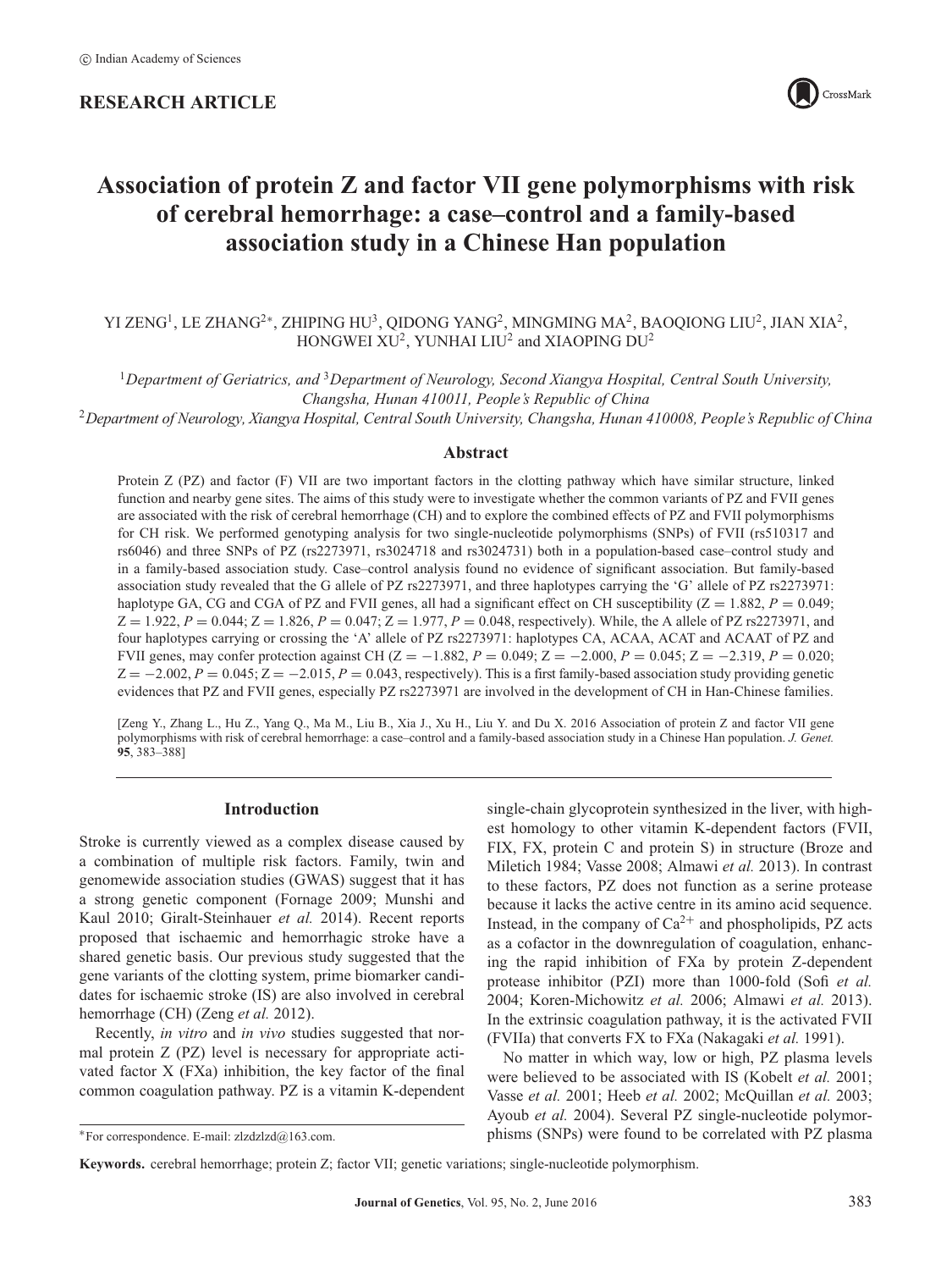levels and thus effect PZ coagulation function (Lichy *et al.* 2004; Santacroce *et al.* 2004; van Goor *et al.* 2008; Topalidou *et al.* 2009). This was same with FVII (Grant 1997; Heywood *et al.* 1997; Kang *et al.* 2004; Rubattu *et al.* 2005). The associations of PZ rs2273971, rs3024718, rs3024731; and FVII rs510317 and rs6046 with IS were the most commonly studied, but yielded conflicting results (Grant 1997; Heywood *et al.* 1997; Nishiuma *et al.* 1997; Kang *et al.* 2004; Lichy *et al.* 2004; Yeh *et al.* 2004; Altarescu *et al.* 2005; Rubattu *et al.* 2005; Staton *et al.* 2005; Funk *et al.* 2006; Roldan *et al.* 2008; van Goor *et al.* 2008; Nowak-Gottl *et al.* 2009). To our knowledge, there are only three case– control studies on association of PZ or FVII gene SNPs with CH (Obach *et al.* 2006; Greisenegger *et al.* 2007; Navarro-Nunez *et al.* 2007). All these three studies were performed in Caucasian populations.

PZ and FVII genes both located at chromosome 13q34 (de Grouchy *et al.* 1984; Fujimaki *et al.* 1998). The aims of this study were to investigate whether the common variants of PZ and FVII genes are associated with the risk of CH and to explore the combined effects of PZ and FVII SNPs for CH risk in a southern Han Chinese population.

#### **Materials and methods**

#### *Study population*

The study population consisted of 195 sporadic CH patients, 116 healthy controls and 281 individuals from 65 unrelated CH pedigrees. The CH patients had been admitted to Xiangya Hospital, Central South University. The healthy controls were randomly recruited from a population who underwent health examination in the Health Care Centre of Xiangya Hospital. All subjects enrolled were of southern Han Chinese descent. Brain CT and/or MRI were performed in all patients. The inclusion and exclusion criteria for patients and controls were the same as previously stated (Zeng *et al.* 2012). Baseline characteristics and classical vascular risk factors were recorded (Zeng *et al.* 2012). The study protocol was approved by the Ethics Committee of Xiangya Hospital, Central South University. Informed written consent was obtained from all participants.

#### *Genotyping*

From each subject, 5 mL of peripheral blood (heparin anticoagulant) was collected for genomic DNA extraction by the phenol/chloroform method. We used Multiplex SNaPshot method to genotype. SNaPshot reactions were performed as described by the manufacturer (Applied Biosystems, Foster City, USA). Briefly, 15 *μ*L of touchdown PCR product was incubated at 37◦C for 1 h with 1 U shrimp alkaline phosphatase (SAP) and 1 U exonuclease I (*Exo*I). Following a 15 min incubation at 75◦C to inactivate the enzymes, 2 *μ*L of digested PCR product was mixed with 5 *μ*L of ready reaction premix, 1 *μ*L of primers mixture and 2 *μ*L of ultrapure water. PCR cycling conditions were as follows: predegeneration at 96◦C for 1 min, then 28 cycles of 96◦C for 10 s, 50◦C for 5 s and 60◦C for 30 s, followed by a reextension at 60◦C for 1 min. When completed, 1 U SAP was added and the reaction mixture was incubated at 37◦C for 1 h and then inactivated at 75◦C for 15 min. Prior to loading onto the ABI3130XL (Applied Biosystems), 0.5 *μ*L of Liz 120 Size Standard and 9 *μ*L of Hi-Di was added to 0.5 *μ*L of reaction mixture and samples were heated to 95◦C for 5 min. Primers used for touchdown PCR amplification are listed in table 1 and extension primers used for SNaPshot are listed in table 2. Five randomly-selected duplicate samples of each genotype were included for the purpose of quality control. The genotyping rates for the five SNPs were 96.9–98.3% and the consistency rate for duplicate samples was 100%.

#### *Statistical analysis*

Hardy–Weinberg equilibrium (HWE) was assessed by chisquare test. Genotype frequencies were compared by chisquare test. Haploview ver. 2.02 was used to define haplotype blocks in case–control data (Zeng *et al.* 2012). Phase ver. 2.1.1 was used to infer the haplotype frequencies in case– control data (Zeng *et al.* 2012). The odds ratio (OR) and 95% confidence interval (CI) for the effect on sporadic CH risk were estimated by logistic regression analysis before and after adjusting for the recorded common risk factors. Chisquare analysis and logistic regression analysis were performed using SPSS 11.5 software (Chicago, USA). Software package family-based association test (FBAT) ver. 2.0.2 was

**Table 1.** Primer sequences used for touchdown PCR of the SNPs.

| <b>SNP</b> | Primer sequence $(5' \rightarrow 3')$ | Fragment size (bp) |  |  |
|------------|---------------------------------------|--------------------|--|--|
| rs2273971  | F: GGAAGCACACAGCTGCACAGG              | 244                |  |  |
|            | R: GACGCAGCCTGCCATTCC                 |                    |  |  |
| rs3024718  | F: CATGCTTTGGGACCCTCAGGT              | 188                |  |  |
|            | R: ACTGGGGACCAAGAGCCATCA              |                    |  |  |
| rs3024731  | F: GGGAAACACTGACACAGAGGACAA           | 215                |  |  |
|            | R: TCAGTCCGCTCTGGGTGACAT              |                    |  |  |
| rs510317   | F: GGCCTGGTCTGGAGGCTCTCT              | 200                |  |  |
|            | R: GTTGCCAGCGTGCAGGTGTTA              |                    |  |  |
| rs6046     | F: CAAAGTGGCCCACGGTTGC                | 237                |  |  |
|            | R: ACTCGGATGGCAGCAAGGACT              |                    |  |  |
|            |                                       |                    |  |  |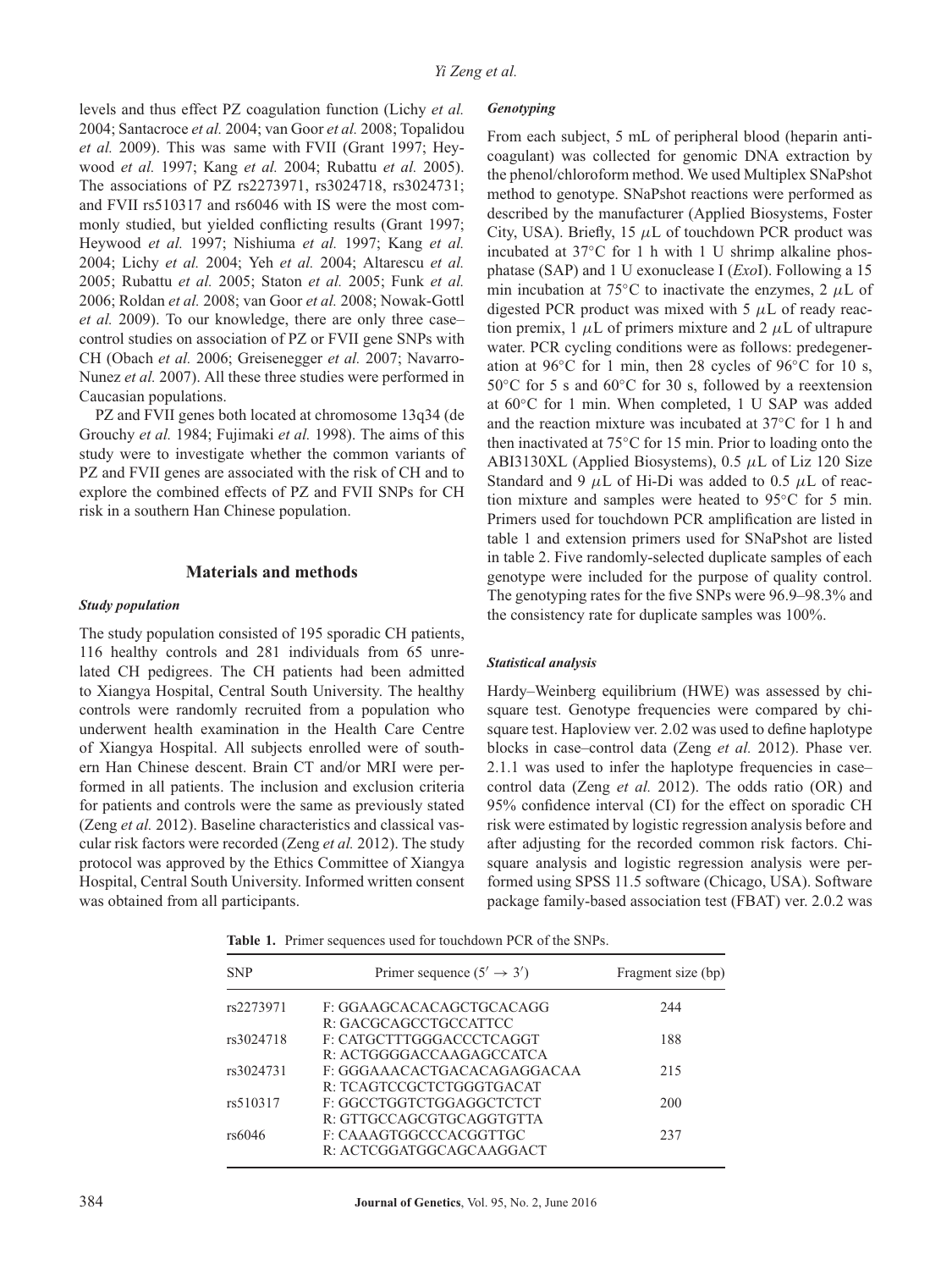| <b>SNP</b> | Extension primer | Primer sequence $(5' \rightarrow 3')$               |
|------------|------------------|-----------------------------------------------------|
| rs2273971  | rs2273971SR      | TTTTTTTTCTGCCATTCCCACCCGGAG                         |
| rs3024718  | rs3024718SF      | TTTTTCACTGCCGCGGGTCAACTC                            |
| rs3024731  | rs3024731SF      | TTTTTTTTTTTTTTTTTTTTTTTTTTTTTTTCACATGGACCAACACCCAGA |
| rs510317   | rs510317SF       | TTTTTTTTTTTTTTTTCAAATATTTACATCCACACCCAAGATAC        |
| rs6046     | rs6046SF         | CGTCAGGTACCACGTGCCC                                 |

used for SNP-based and haplotype-based association analyses in family-based data. Analysis was carried out under the additive model in the biallelic mode (with respect to the minor allele). For all statistical tests, a  $P < 0.05$  was considered significant. In FBAT,  $Z > 0$  and  $P < 0.05$  indicated that a specific single allele or haplotype was overtransmitted to CH patients in informative families than expected under the null hypothesis of no linkage and no association, and thus was significantly associated with susceptibility to CH; while  $Z < 0$  and  $P < 0.05$  indicated a allele or haplotype was undertransmitted from informative parents to the affected children and thus conferred protection against CH.

# **Results**

All PZ and FVII genotype distributions in controls were consistent with those expected based on HWE. In the case– control analysis, no statistically significant differences in genotype distributions between CH patients and controls were found (table 3). In addition, we compared the allele distributions of all the five SNPs involved in this study with that in other ethnics (data from the National Center for Biotechnology Information (NCBI) SNP database, [http://www.ncbi.nlm.nih.gov/SNP,](http://www.ncbi.nlm.nih.gov/SNP) chosen from the largest population). The allele frequencies of all the five SNPs involved in this study were similar to those in Han Chinese background (HCB) or Chinese Han in Beijing, China (CHB) population, but were significantly different to those in Japanese from Tokyo, Japan (JPT), European, African-American and sub-Saharan African populations (table 4).

Figure 1 show plots of the pairwise linkage disequilibrium (LD, D ) values for the five selected SNPs in case–control data. One block of LD was defined (the D' value between PZ rs3024718 and rs3024731 was 0.88, which was very close to 0.9, also suggested a strong recombination event, thus we presumed PZ rs2273971, rs3024718 and rs3024731were all in one block). We observed no statistically significant differences in haplotype frequency distribution. No haplotype was found to be associated with CH by further logistic regression analysis, even after adjusting for the different confounding variables.

In the family-based association analysis, FBAT revealed a significant positive association in distribution of allele G of PZ rs2273971 ( $Z = 1.882, P = 0.049$ ) and a negative association of allele A of PZ rs2273971 ( $Z = -1.882$ ,  $P = 0.049$ ) with CH susceptibility (table 5). Moreover, we found that haplotypes GA, CG and CGA displayed significant associations with CH ( $Z = 1.922$ ,  $P = 0.044$ ;  $Z = 1.826$ ,  $P = 0.047$ ;  $Z = 1.977$ ,  $P = 0.048$ , respectively), while haplotypes CA,

**Table 3.** Genotype distributions in this Han Chinese population and results of case–control genotype association analysis for the SNPs.

| <b>SNP</b> | Genotype      | Patient<br>$n\ (\%)$ | Control<br>$n\ (\%)$ | $P$ value<br>(2df) | Logistic regression             |                  |                                    |                       |  |  |
|------------|---------------|----------------------|----------------------|--------------------|---------------------------------|------------------|------------------------------------|-----------------------|--|--|
|            |               |                      |                      |                    | Crude OR<br>$(95\% \text{ CI})$ | Crude<br>P value | Adjusted OR<br>$(95\% \text{ CI})$ | Adjusted<br>$P$ value |  |  |
| rs2273971  | GG            | 63(33.3)             | 42(36.8)             | 0.535              | $1.00$ (reference)              |                  | $1.00$ (reference)                 |                       |  |  |
|            | GA            | 93 (49.2)            | 53 (46.5)            |                    | $0.864(0.435-1.716)$            | 0.675            | $0.866(0.439-1.718)$               | 0.678                 |  |  |
|            | AA            | 33 (17.5)            | 19(16.7)             |                    | $1.010(0.523 - 1.950)$          | 0.976            | $1.014(0.526-1.952)$               | 0.979                 |  |  |
| rs3024718  | AA            | 78 (41.3)            | 43(37.7)             | 0.542              | $1.00$ (reference)              |                  | 1.00 (reference)                   |                       |  |  |
|            | AG            | 95(50.3)             | 54 (47.4)            |                    | $1.927(0.886 - 4.194)$          | 0.098            | $1.922(0.884 - 4.192)$             | 0.096                 |  |  |
|            | GG            | 16(8.5)              | 17(14.9)             |                    | $1.869(0.874 - 3.997)$          | 0.107            | $1.864(0.871-3.999)$               | 0.110                 |  |  |
| rs3024731  | AA            | 57(29.4)             | 39(34.2)             | 0.378              | 1.00 (reference)                |                  | $1.00$ (reference)                 |                       |  |  |
|            | AT            | 102(52.6)            | 57(50.0)             |                    | $0.752(0.374 - 1.513)$          | 0.424            | $0.761(0.382 - 1.517)$             | 0.431                 |  |  |
|            | TT            | 35(18.0)             | 18(15.8)             |                    | $0.920(0.478 - 1.771)$          | 0.804            | $0.928(0.484 - 1.780)$             | 0.812                 |  |  |
| rs510317   | GG            | 66 (34.0)            | 31(27.2)             | 0.214              | 1.00 (reference)                |                  | $1.00$ (reference)                 |                       |  |  |
|            | GA            | 91(46.9)             | 64(56.1)             |                    | $1.093(0.544 - 2.199)$          | 0.802            | $1.102(0.588 - 2.239)$             | 0.821                 |  |  |
|            | AA            | 37(19.1)             | 19(16.7)             |                    | $0.730(0.385 - 1.383)$          | 0.335            | $0.741(0.389 - 1.387)$             | 0.338                 |  |  |
| rs6046     | <sub>CC</sub> | 173(91.5)            | 104(92.0)            | 0.879              | $1.00$ (reference)              |                  | $1.00$ (reference)                 |                       |  |  |
|            | CT            | 16(8.5)              | 9(8.0)               |                    | $0.936(0.399 - 2.194)$          | 0.878            | $0.927(0.393 - 2.190)$             | 0.875                 |  |  |

*P* <0.05, considered to be statistically significant. Logistic regression adjusted for age, sex, body mass index, hypertension, ischaemic heart disease, diabetes, alcohol intake, smoking, serum levels of total cholesterol, triglycerides and low density lipoprotein.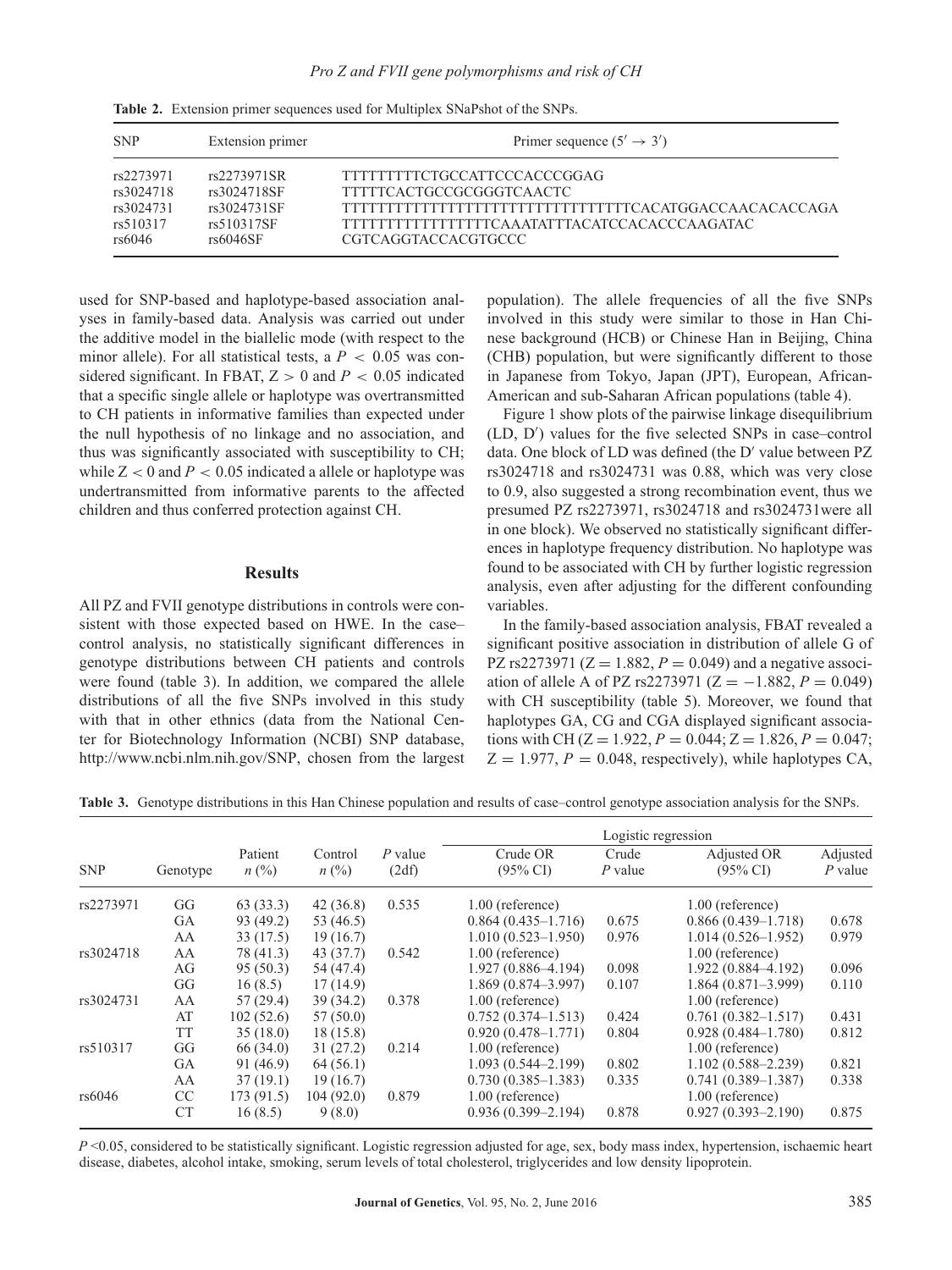## *Yi Zeng et al.*

| <b>SNP</b>                            |               | Population <sup>b</sup> |                        |                                     |                                      |                                      |                                      |  |  |
|---------------------------------------|---------------|-------------------------|------------------------|-------------------------------------|--------------------------------------|--------------------------------------|--------------------------------------|--|--|
|                                       | Allele        | <b>This</b><br>study    | <b>HCB</b>             | <b>JPT</b>                          | European                             | African-<br>American                 | Sub-Saharan<br>African               |  |  |
| rs2273971<br>Chi-squared<br>$P$ value | G             | 60.1                    | 64.8<br>0.533<br>0.465 | 48.9<br>2.440<br>0.118              | 8.5<br>58.177<br>0.000 <sup>a</sup>  | 36.3<br>11.538<br>0.001 <sup>a</sup> | 35.0<br>12.531<br>$0.000^a$          |  |  |
| rs3024718<br>Chi-squared<br>$P$ value | A             | 61.4                    | 58.1<br>0.187<br>0.666 | 80.2<br>8.679<br>0.003 <sup>a</sup> | 85.0<br>14.612<br>0.000 <sup>a</sup> | 88.7<br>20.907<br>0.000 <sup>a</sup> | 90.7<br>24.671<br>0.000 <sup>a</sup> |  |  |
| rs3024731<br>Chi-squared<br>$P$ value | A             | 59.2                    | 54.5<br>0.423<br>0.516 | 39.8<br>7.221<br>0.007 <sup>a</sup> | 24.2<br>25.229<br>$0.000^a$          | 42.1<br>5.781<br>$0.016^a$           | 53.6<br>0.509<br>0.476               |  |  |
| rs510317<br>Chi-squared<br>$P$ value  | G             | 57.5                    | 48.0<br>1.791<br>0.181 | 64.0<br>0.910<br>0.340              | 76.1<br>7.801<br>$0.005^{\rm a}$     | 87.5<br>22.236<br>$0.000^a$          |                                      |  |  |
| rs6046<br>Chi-squared<br>$P$ value    | $\mathcal{C}$ | 96.0                    | 91.5<br>2.003<br>0.157 | 93.4<br>0.866<br>0.352              | 88.3<br>4.348<br>0.037 <sup>a</sup>  | 88.7<br>3.532<br>0.060               | 86.9<br>5.207<br>0.022 <sup>a</sup>  |  |  |

Table 4. Comparison of allele frequencies of the SNPs between this study and other ethnics.

 ${}^{a}P$  < 0.05 considered to be statistically significant. <sup>b</sup>Data of allele frequencies in other ethnics were found in NCBI [\(http://www.ncbi.nlm.nih.gov/projects/SNP\)](http://www.ncbi.nlm.nih.gov/projects/SNP), chosen from the largest population number.



**Table 5.** Results of family-based allele association analysis for the SNPs with LD.

| Marker    |              |       |    | Allele Afreq Fam# $S-E(S)$ | Var(S) | Ζ              | P           |
|-----------|--------------|-------|----|----------------------------|--------|----------------|-------------|
| rs2273971 | $\mathbf{A}$ | 0.487 | 20 | $-5.000$                   | 7.061  | $-1.882$ 0.049 |             |
|           | G            | 0.513 | 20 | 5.000                      | 7.061  |                | 1.882 0.049 |
| rs3024718 | A            | 0.730 | 13 | $-1.993$                   | 3.689  | $-1.038$ 0.299 |             |
|           | G            | 0.270 | 13 | 1.993                      | 3.689  |                | 1.038 0.299 |
| rs3024731 | A            | 0.526 | 20 | 3.133                      | 6.221  | 1.256 0.209    |             |
|           | Т            | 0.474 | 20 | $-3.133$                   | 6.221  | $-1.256$ 0.209 |             |
| rs510317  | A            | 0.437 | 19 | $-1.500$                   | 6.308  | $-0.597$       | 0.550       |
|           | G            | 0.563 | 19 | 1.500                      | 6.308  | 0.597          | 0.550       |

Afreq, estimated allelic frequencies; Fam#, number of informative families; S, test statistics for the observed number of transmitted alleles; *E*(S), expected value of S under the null hypothesis (i.e. no linkage or association). Significant *P* values ( $P < 0.05$ ) are in bold.

# **Discussion**

blocks in FVII and PZ genes in case–control study. The block generated under confidence interval algorithm of HAPLOVIEW is marked. SNP 1 = rs510317, 2 = rs6046, 3 = rs2273971, 4 = rs3024718 and  $5 =$  rs3024731, respectively, in the graph. The LD between two SNPs is  $D'$  value. An indication of  $D'$  value is shown graphically, with darker red representing higher D . Since the D value is 0.88 between SNP 4 and 5 was very close to 0.9, which also suggested a strong recombination event, we presumed SNPs 3, 4 and 5 were all in one block.

**Figure 1.** Intermarker linkage disequilibrium and haplotype

ACAA, ACAT and ACAAT ( $Z = -2.000$ ,  $P = 0.045$ ;  $Z =$  $-2.319, P = 0.020; Z = -2.002, P = 0.045; Z = -2.015,$  $P = 0.043$ , respectively) was negatively associated with the disease (table 6).

In this study, we found that the G allele of PZ rs2273971 and three haplotypes carrying the 'G' allele of PZ rs2273971: haplotype GA, CG and CGA of PZ and FVII genes were associated with higher risk of CH. While, the 'A' allele of PZ rs2273971, and four haplotypes carrying or crossing the 'A' allele of PZ rs2273971: haplotypes CA, ACAA, ACAT and ACAAT of PZ and FVII genes may decrease the susceptibility of CH. This is the first family-based association study providing genetic evidences that PZ and FVII genes are involved in the development of CH. PZ rs2273971 might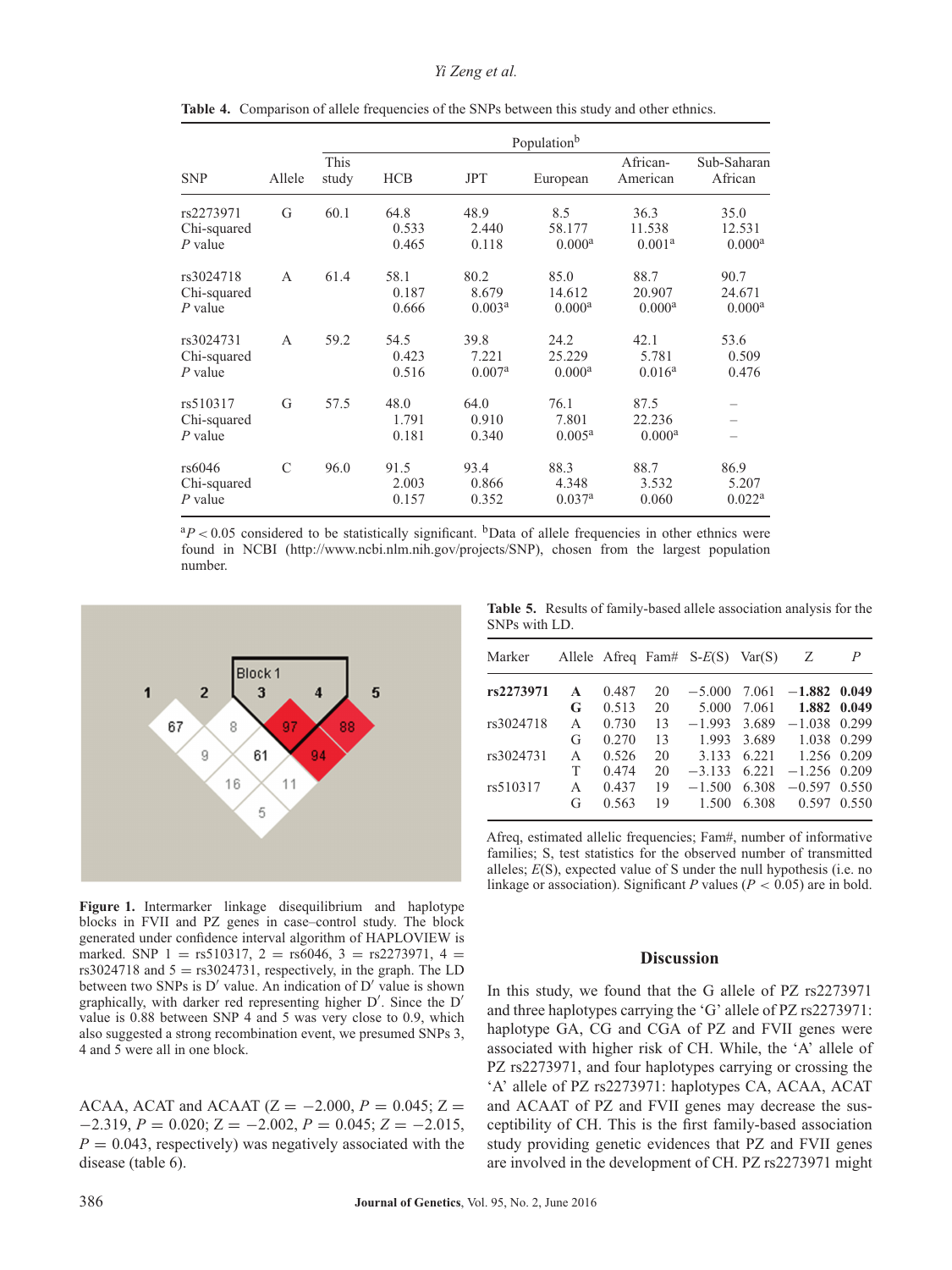| <b>Block</b>                                  | Haplotype           | Afrea | Fam# | $S-E(S)$ | Var(S) |          | P     |
|-----------------------------------------------|---------------------|-------|------|----------|--------|----------|-------|
| rs2273971/rs3024731                           | $G-A$               | 0.511 | 19   | 4.633    | 5.814  | 1.922    | 0.044 |
| rs6046/rs2273971                              | $C-G$               | 0.516 | 20   | 4.785    | 6.867  | 1.826    | 0.047 |
| rs6046/rs2273971/rs3024731                    | $C-G-A$             | 0.494 | 20   | 4.786    | 5.863  | 1.977    | 0.048 |
| rs6046/rs2273971                              | $C-A$               | 0.447 | 22   | $-5.452$ | 7.431  | $-2.000$ | 0.045 |
| rs510317/rs6046/rs2273971/rs3024718           | $A - C - A - A$     | 0.210 | 22   | $-4.795$ | 4.274  | $-2.319$ | 0.020 |
| rs510317/rs6046/rs3024718/rs3024731           | $A - C - A - T$     | 0.192 | 21   | $-3.873$ | 3.744  | $-2.002$ | 0.045 |
| rs510317/rs6046/rs2273971/rs3024718/rs3024731 | $A - C - A - A - T$ | 0.191 | 20   | $-3.961$ | 3.862  | $-2.015$ | 0.043 |

Afreq, estimated allelic frequencies; Fam#, number of informative families; S, test statistics for the observed number of transmitted alleles; *E*(S), expected value of S under the null hypothesis (i.e. no linkage or association).

play an important role in the aetiology of CH in Han Chinese families.

In the case–control study part, we found that all the five SNPs detected in this study (PZ rs2273971, rs3024718, rs3024731 and FVII rs510317, rs6046) have no association with CH in the Han Chinese population. Similarly, Greisenegger *et al.* (2007) also found that there was no relationship beween FVII rs510317 and rs6046 with CH in an Austrian population. However, Obach *et al.* (2006) found that PZ rs3024718 was associated with CH in Spain. Since the study of Obach *et al.* (2006) and the present study had similar case–control sample sizes, the most likely explanation for the inconsistence would be the genetic heterogeneity in different ethnicities. The 'A' allele frequency of PZ rs3024718 in this study was 0.614, while was only 0.220 in the study by Obach *et al.* (2006). Moreover, factors like differences in clinical features and gene–environment interaction may contribute to the inconsistent result. Further association studies in larger samples and different genetic background populations are warranted.

We found that the allele frequencies of all the five SNPs involved in this study were significantly different to those in JPT, European, African-American and sub-Saharan African populations. This adds some evidence to the racial differences of PZ and FVII gene polymorphisms and highlights the complex nature of polygenic diseases like CH.

Population stratification is one of the major causes of confounding in case–control association studies. But familybased studies are thought to be robust against the population stratification bias (Lin and Chen 2010). We proposed a traditional population-based case–control study and a familybased association study in this present study. Interestingly, all these positive results only came from the family-based association study of this report. This demonstrates that the extended family-based association study can provide important insights into the relationships between SNPs and CH that were revealed by the population-based case–control study.

The present study has several limitations. First, we only chose five common SNPs of PZ and FVII genes that were mostly reported in association studies with IS. There were other tagged SNPs of PZ and FVII genes, such as those related to diseases like thrombosis, coronary heart disease, atherosclerosis, etc. More possible tagged SNPs of PZ and FVII should be performed in further studies. Second, the power of this population-based case–control study was limited by sample size. Large epidemiological studies in different ethnics should be done to prove our preliminary result. Third, there was no TDT result for the alleles of FVII rs6046 in the family-based association study. This may be because the nuclear families carrying FVII rs6046 in family-based data of this study were less than the minimum required number (10 nuclear families) by the FBAT software when performing the command '.fbat'. Further family-based association study in a larger sample should be performed to validate our finding.

#### **Conclusions**

In conclusion, we observed a greater risk of CH in individuals with the 'G' allele of PZ rs2273971 and three PZ and FVII haplotypes carrying the 'G' allele of PZ rs2273971. While, the A allele of PZ rs2273971, and four haplotypes carrying or crossing the 'A' allele of PZ rs2273971 were found to be associated with decreased susceptibility of CH. This is the first family-based association study providing genetic evidences that PZ and FVII genes, especially PZ rs2273971, are involved in the development of CH in Han Chinese families. The roles of PZ and FVII genes in CH merit further investigation.

#### **Acknowledgements**

This work was supported by the National Natural Science Foundation of China (30600199 and 81200838), the Scientific Research Foundation for the Returned Overseas Chinese Scholars, State Education Ministry ([2013]1972) and the Foundation of Hunan Science and Technology Committee (2014FJ3138). We acknowledge Joseph C. LaManna, Kui Xu, Girriso Benderro and Suzanne Foss of Case Western Reserve University, Cleveland, USA, for their help in editing this manuscript.

# **References**

Almawi W. Y., Al-Shaikh F. S., Melemedjian O. K. and Almawi A. W. 2013 Protein Z, an anticoagulant protein with expanding role in reproductive biology. *Reproduction* **146**, R73–R80.